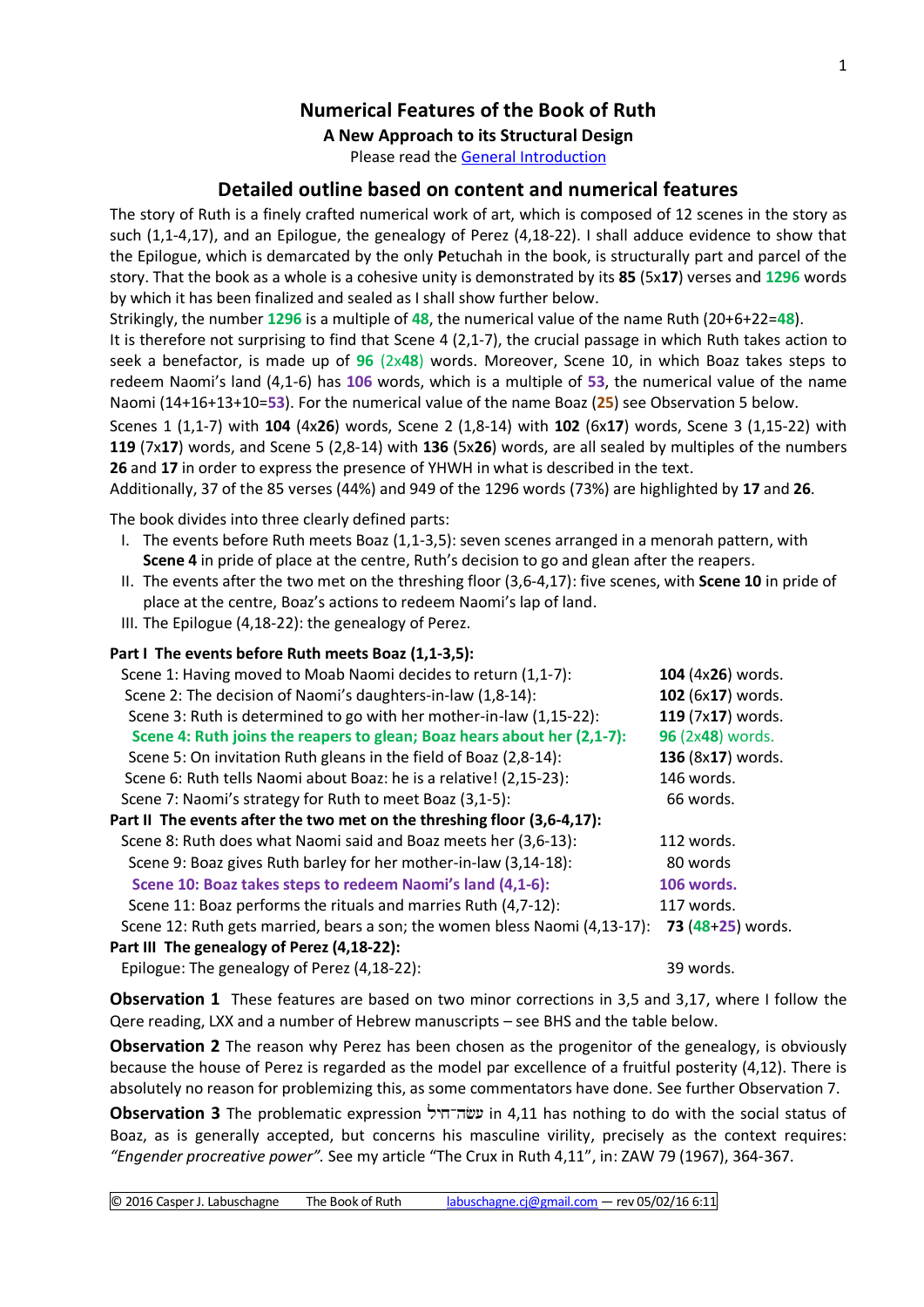#### **Twelve different views on the structural design of the book of Ruth**

W. RUDOLPH (*Das Buch Ruth . Das Hohe Lied . Die Klagelieder,* in: KAT XVII 1-3, 1962):

1,1-7a Die Vorgeschichte

1,7b-19a Ruths Entscheidung

1,19b-22 Die Ankunft in Bethlehem

- 2,1-17 Die erste Begegnung zwischen Ruth und Boas
- 2,18-23 Ruth erstattet Bericht
- 3,1-5 Der Plan der Noomi

3,6-15 Die Nachtszene auf der Tenne

- 3,16-18 Ruth erstattet Bericht
- 4,1-12 Die Szene im Tor
- 4,13-17 Ruth wird Mutter

4,18-22 Die Genealogie von Perez bis David.

E. WÜRTHWEIN (*Die fünf Megilloth: Ruth, Das Hohelied, Esther,* in: HAT 18, 1969, 1-24):

1,1-22a Naemis Auszug und Heimkehr:

1,1-7a Ein bitteres Los in der Fremde

1,7b-19a Dränge mich nicht, dich zu verlassen…

- 1,19b-22a Daheim in Bethlehem
- 1,22b-2,23 Boas, der getreue verwandte:
- 1,22b-2,17 Beim Ährenlesen auf dem Acker des Boas
- 2,18-23 Ruths Bericht tröstet Naemi
- 3,1-18 Boas wird gebeten, Ruth zu "lösen":
- 3,1-5 Naemis Plan
- 3,6-15 Zur Nacht auf der Tenne
- 3,16-18 Wieder bei Naemi
- 4,1-22 Die Lösung:
- 4,1-12 Die Verhandlung im Tor
- 4,13-17 "Naemi is ein Sohn geboren
- 4,18-22 Der Stammbaum des Perez.

G. GERLEMAN (*Ruth . Das Hohelied,* in: BKAT XVIII, 1965): *Outline based on the chapter arrangement.* 1,1-5 Anfang der Geschichte.

1,6-22 Die Heimkehr. 2,1-23 Auf dem Acker des Boas

3,1-18 Auf der Tenne des Boas. 4,1-22 Die Lösung.

E.F. CAMPBELL (*Ruth*, in: The Anchor Bible, 1975) I. A Family of Sojourners (1,1-5) II. Returning Home (1,16-22) III. Amid Alien Corn (2,1-23) IV. The Encounter on the Threshing Floor (3,1-18) V. The Resolution at the City Gate (4,1-12) VI. "A Son is Born to Naomi" (4,13-17) VII. A Genealogical Appendix (4,18-22). J.M. SASSON (*Ruth*, The John Hopkins University Press, 1979): In Moab (1,1-6) The Parting (1,7-14) The Pledge (1,15-19a) Back to Bethlehem (1,19b-22) A Plan (2,1-7) Boaz and Ruth: The First Encounter (2,8-13) Boaz Responds (2,14-18a) The Report (2,18b-23) Naomi's Plan (3,1-5) Ruth and Boaz: The Second Encounter (3,6-15) Nothing to Do but Wait (3,16-18)

Legal Discussions (4,1-12)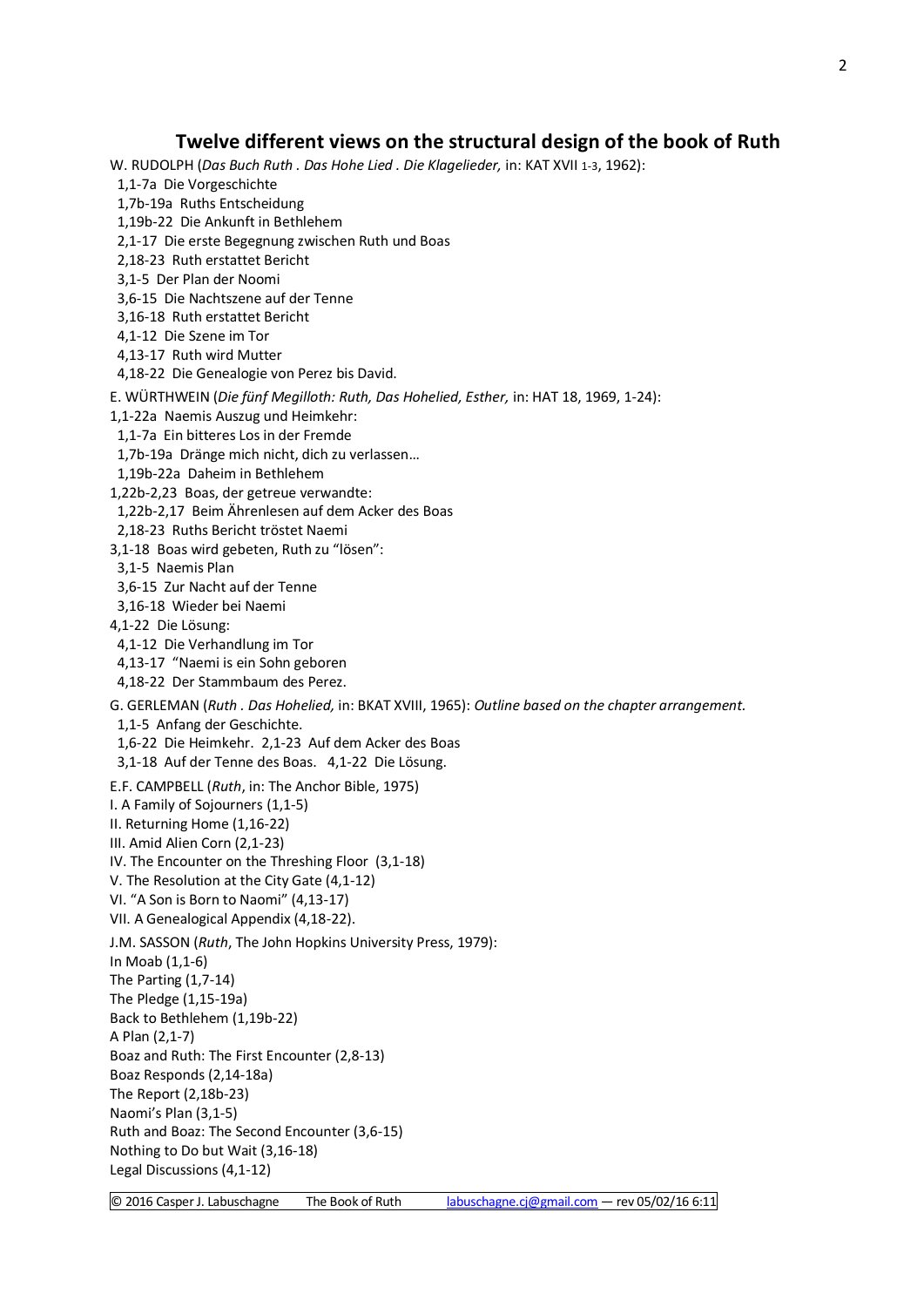The Ancestry of David (4,18-22). R.L. HUBBARD (*The Book of Ruth*, in: NICOT, 1989): *The most detailed outline of the literary structure, "as a simple device which enables the reader to grasp the main sections and flow of thought".* I. REPORT: THE STORY OF NAOMI AND RUTH (1,1-4,17) A. NAOMI RETURNS TO BETHLEHEM (1,1-22) 1. Introduction: Tragedy strikes a Bethlehemite Family (1,1-5) a. Report of Migration (1,1-2) b. Report of Double Bereavement (1,3-5) 2. The Return Itself (1,6-22) a. Report of Actions (1,6-21) (1) The Conversation en Route (1,6-18) (a) First Exchange (1,6-10) (b) Second Exchange (1,11-13) (c) Third Exchange (1,14-18) (2) The Arrival at Bethlehem (1,19-21) b. The Narrator's Summary (1,22) B. RUTH FINDS FAVOR WITH BOAZ (2,1-23) 1. Introduction Comment concerning Boaz (2,1) 2. Report of Actions (2,2-23) a. The Meeting with Boaz (2,2-17) (1) Ruth's Declaration (2,2) (2) The Meeting Itself (2,3-17) (a) Summary Report (3,3) (b) Content (2,4-17) (i) Two Conversations (2,4-13) α. Boaz and the foreman (2,4-7) β. Boaz and Ruth (2,8-13) (ii) Mealtime (2,14-16) (iii) Report: How much Ruth gleaned (2,17) b. Epilogue: Ruth reports to Naomi (2,18-23) (1) Transition (2,18) (2) The Conversation (2,19-23) C. RUTH PROPOSES MARRIAGE TO BOAZ (3,1-22) 1. The Proposal Itself (3,1-15) a. Naomi's Clever Plan (3,1-5) b. Report of Ruth's Compliance (3,6-15) (1) Summary Report (3,6) (2) The Report Itself: At the Threshing Floor (3,7-15) (a) Midnight: Dialogue of Ruth and Boaz (3,7-13) (b) Before dawn: Boaz's Gift (3,14-15) 2. Interlude: Ruth reports to Naomi (3,16-18) a. The Report Itself: (3,16-17) b. Naomi's Response (3,18) D. WIDOW NAOMI HAS A BABY (4,1-17) 1. Report of Legal Process (4,1-12) a. Introduction: Boaz Convenes a Legal Assembly (4,1-2) b. The Legal Process Itself (4,3-12) (1) Boaz Obtains the Right of Redemption (4,3-8) (a) Boaz and kinsman: Legal Discussion (4,3-6) (b) Ceremony of the sandal (4,7-8) (2) Boaz Buys the Property and Ruth (4,9-12) 2. Naomi Receives a Son (4,13-17) a. Transition: Report of Marriage, Pregnancy, Birth (4,13) b. The Reception Itself (4,14-17)

II. THE GENEALOGY OF PEREZ (4,18-22).

Birth of Obed (4,13-17)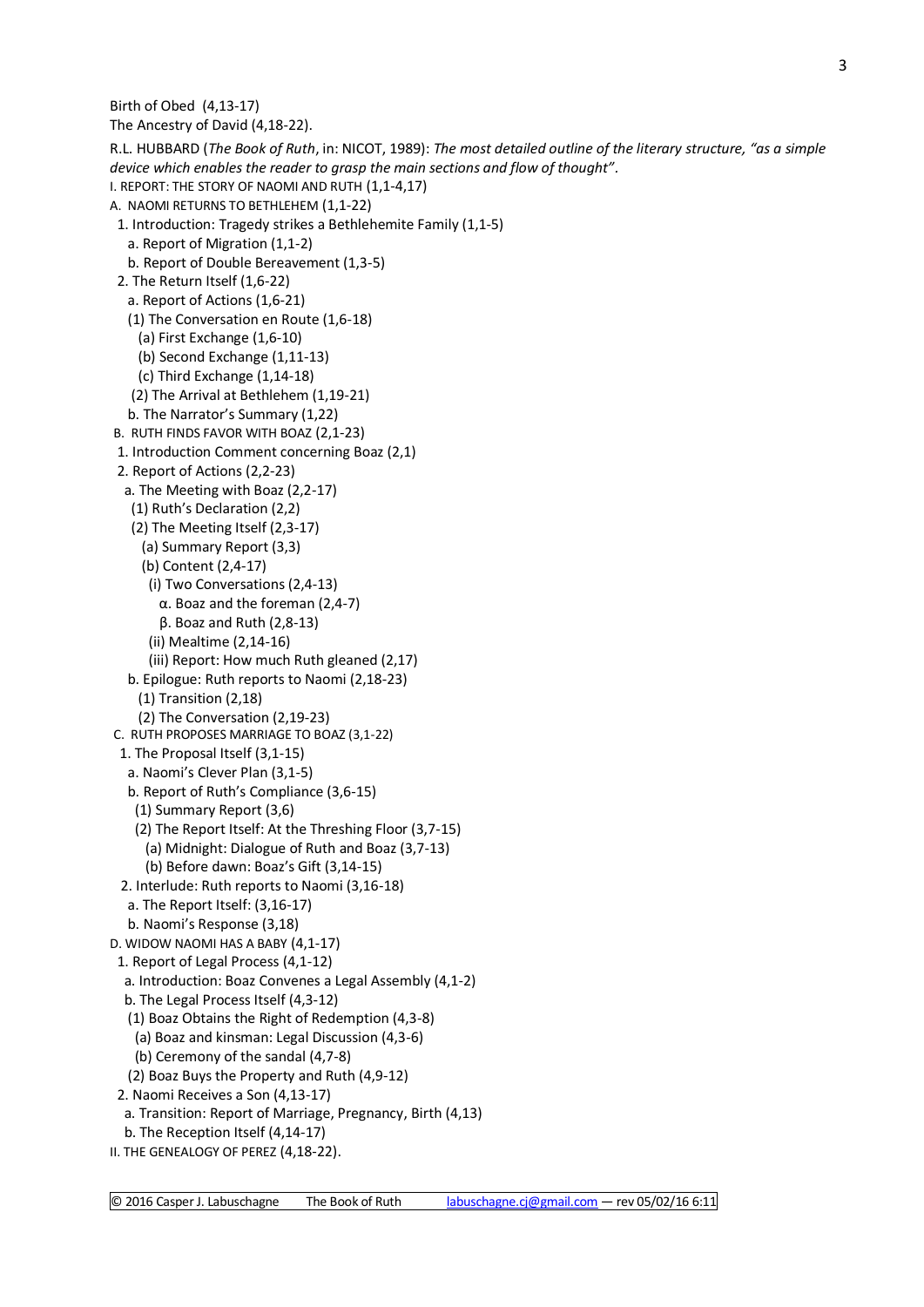PH. TRIBLE ("Ruth, Book of", in: The Anchor Bible V, 1992, 842-847):

External Design. A symmetrical design structures the book (Bertman):

Three sections in chapters 1 and 2 match, in reverse order, three in chapters 3 and 4. The family history(1,1-5).

(1) Ruth receives Naomi's permission to glean in the fields (2,2).

- (2) Ruth goes to the fields (2,3).
- (3) Boaz seeks the identity of Ruth (2,4-7).
- (4) Boaz requests that Ruth stay, deems her worthy of blessing, gives her food, and orders his men (2,8-17).

(5) Returning to Naomi, Ruth reports the meeting and receives counsel (2,18-23).

The second half of the book opens with five analogous elements:

- (1) Naomi sends Ruth to the threshing floor (3,1-5).
- (2) Ruth goes to the threshing floor (3,6).
- (3) Boaz seeks the identity of Ruth (3,7-9).
- (4) Boaz deems Ruth worthy of blessing, gives her food, and protects her from other men (3,10-15).
- (5) Returning to Naomi, Ruth reports the meeting and receives counsel (3,16-18).

The next section corresponds to section two of the first half:

Kinship ties (4,1-13).

A meeting between the women of Bethlehem and Naomi (4,14-17).

The genealogy of the closing section (4,18-22) returns in theme to the family history at the beginning.

F.W. BUSH (*Ruth, Esther*, in WBC 9, 1996):

Act 1. Prologue and Problem: Death and Emptiness (1,1-2)

Scene 1. Setting and Problem (1,1-6)

Scene 2. Emptiness Compounded (1,7-19a)

Scene 3. Emptiness Expressed (1,19b-22)

Act 2. Ruth meets Boaz, Naomi's Relative, on the Harvest Field (2,1-23)

Scene 1. Ruth goes to Glean and Happens upon the Field of Boaz (2,1-3)

Scene 2. Ruth and Boaz meet on the Harvest Field (2,4-17a)

Scene 3. Naomi evaluates the Meeting (2,18-23)

Act 3. Naomi sends Ruth to Boaz on the Threshing Floor (3,1-18)

Scene 1. Naomi reveals her Plan for a Home and Husband for Ruth (3,1-5)

Scene 2. Ruth carries out Naomi's Plan, and Boaz offers to be the Redeemer (3,6-15)

Scene 3. Naomi evaluates the Encounter: Boaz will act (3,16-18)

ACT 4. Resolution and Epilogue: Life and Fullness (4,1-22)

Scene 1. Boaz Acquires the Right to Redeem Ruth and Naomi (4,1-12)

Scene 2. A son is born to Ruth and Boaz: Naomi is Restored to Life and Fullness (4,13-17)

Scene 3. Epilogue. A Judean Family Restored: The Line of David (4,18-22).

D.A. DORSEY (*The Literary Structure of the Old Testament,* Baker Academic: Grand Rapids, 1999, 121-128):

a Introduction: devastation of Naomi's family (1,1-5)

b Two of Naomi's relatives deliberate whether to support her (1,6-19a)

c Return to Bethlehem in emptiness and hopelessness (1,19b-22)

d TURNING POINT: meeting of Ruth and Boaz (2,1-23)

c' Ruth's appeal at the threshing floor and her return to Bethlehem in fullness and hope (3,1-18)

b' Two of Naomi's relatives deliberate whether to support Naomi (4,1-12)

a' Conclusion: Restoration of Naomi's family (4,13-22).

I. FISCHER (*Rut*, in: HTKAT, 2001):

Kapitel 1: Auszug und Rückkehr von Noomi

1,1-5: Die Auswanderung von Bethlehem nach Moab

1,6-10: Noomis Dank zum Abschied

1,11-14: Der halb geglückte Überzeugungsversuch

1,15-19a: Der Treueschwur Ruts und die Rückwanderung der beiden Frauen

1,19b-22: Die Ankunft in Bethlehem und die Begegnung mit den Frauen

**Kapitel 2: Rut versorgt Noomi mit Brot**

© 2016 Casper J. Labuschagne The Book of Ruth [labuschagne.cj@gmail.com](mailto:labuschagne.cj@gmail.com) — rev 05/02/16 6:11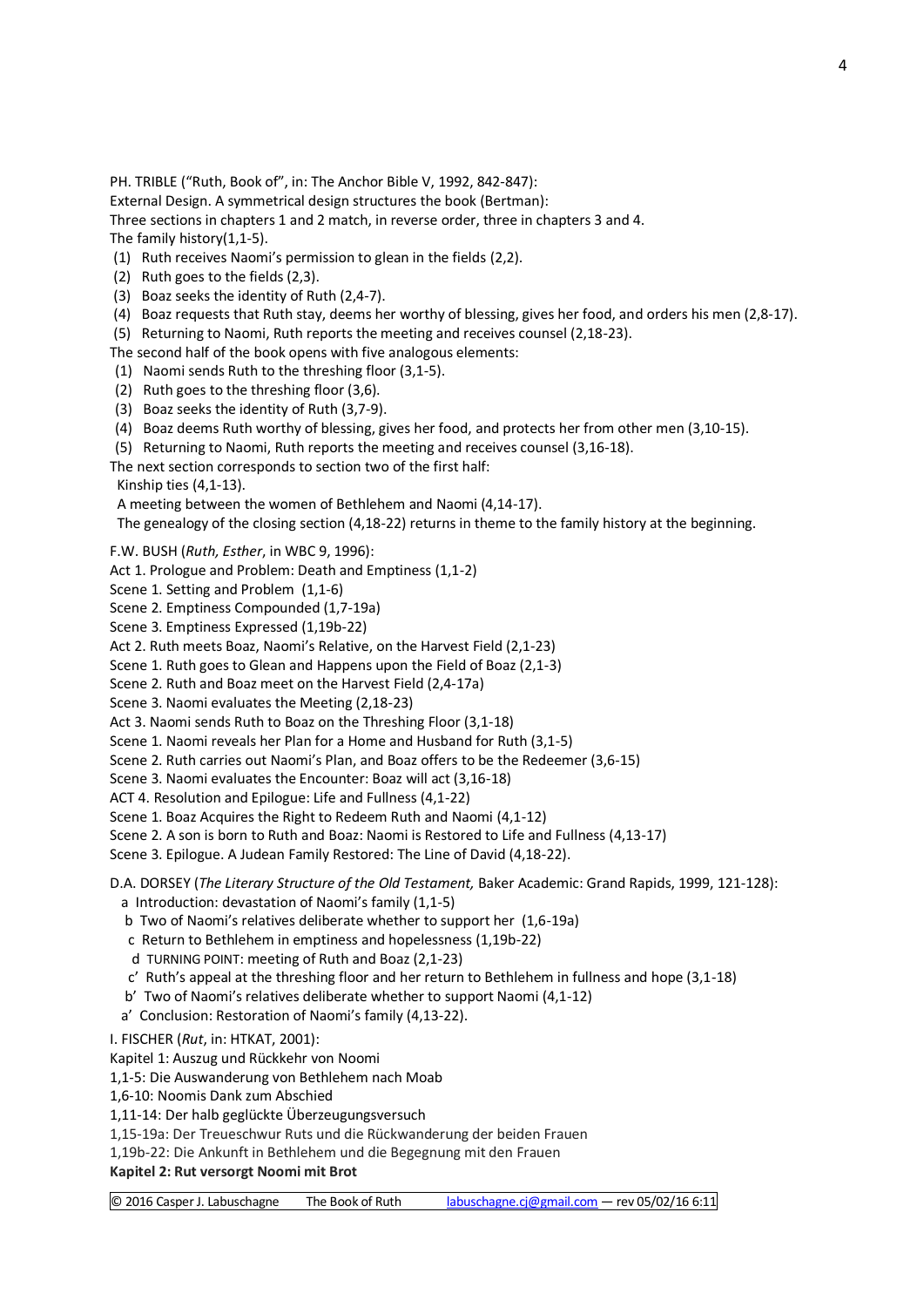2,1-3: Das eröffnende Gespräch zwischen Rut und Noomi

2,4-7: Boas kommt auf das Feld und spricht mit dem Vorarbeiter

2,8-14: Die erste Begegnung Ruts mit Boas

2,15-17: Die Anweisung des Boas an die Erntenden

2,18-23: Das deutende Gespräch zwischen Rut und Noomi

**Kapitel 3: Die nächtliche Begegnung von Rut und Boas**

3,1-6: Das eröffnende Gespräch zwischen Noomi und Rut

3,7-15: Rut geht nachts zu Boas auf die Tenne

3,16-18: Das deutende Gespräch zwischen Rut und Noomi

**Kapitel 4: Die gesellschäftliche (Re-)integration Noomis und Ruts**

4,1-12: Die Verhandlung im Tor

4,13-17: Die Heirat als Integration Ruts und als (Re-)integration Noomis

4,18-22: Der Stammbaum Judas von Perez bis David.

M.C.A. KORPEL, *The structure of the book of Ruth,* Assen: Van Gorcum, 2001: *She briefly discusses twenty different divisions of the text and analyses it herself as if it were a kind of poetry: 4 Cantos, 13 Sub-cantos, and 34 Canticles.*

| Cantos           | Sub-cantos              | <b>Canticles</b>              |  |  |  |  |
|------------------|-------------------------|-------------------------------|--|--|--|--|
| Chapter 1        | Headings not available. |                               |  |  |  |  |
|                  | $1,1-5$                 | $1,1-2$                       |  |  |  |  |
| I                | $1,6-10$                | $1,3-5$                       |  |  |  |  |
|                  | 1,11-17                 | 1, 11 - 13; 1, 14; 1, 15 - 17 |  |  |  |  |
|                  | 1,18-22                 | 1,18-19; 1,20-21; 1,22        |  |  |  |  |
| <b>Chapter 2</b> |                         |                               |  |  |  |  |
|                  | $2,1-7$                 | $2,1-2; 2,3-4; 2,5-7$         |  |  |  |  |
| $\mathbf{I}$     | $2,8-16$                | 2,8-10; 2,11-13; 2,14-16      |  |  |  |  |
|                  | 2,17-23                 | 2,17-19; 2,20-21; 2,22-23     |  |  |  |  |
| <b>Chapter 3</b> |                         |                               |  |  |  |  |
| III              | $3,1-9$                 | $3,1-5$ ; $3,6-7$ ; $3,8-9$   |  |  |  |  |
|                  | 3,10-18                 | 3, 10-14; 3, 15-16; 3, 17-18  |  |  |  |  |
| <b>Chapter 4</b> |                         |                               |  |  |  |  |
|                  | $4,1-6$                 | $4,1-2$ ; $4,3-4$ ; $4,5-6$   |  |  |  |  |
| IV               | $4,7-12$                | 4,7-8; 4,9-10; 4,11-12        |  |  |  |  |
|                  | 4,13-17                 | 4, 13; 4, 14-15; 4, 16-17     |  |  |  |  |
|                  | 4,18-22 Appendix        | 4,18-20; 4,21-22              |  |  |  |  |

M. KÖHLMOOS (*Ruth*, in: ATD (Neues Göttinger Bibelwerk) 9,3, 2010):

1,1-6: Von Moab nach Bethlehem

1,7-19a: Im Niemandsland

1,119b-22: In Bethlehem

2,1: Boaz

2,2: Ruth und Naomi

2,3-18a: Feld

2,18b-23: Ruth und Naomi

3,1-6: Naomi und Ruth

3,7-15: Tenne

3,16-18: Naomi und Ruth

4,1-12: Tor

4,13-17: Naomi und die Frauen von Bethlehem

4,18-22: Die Toledoth des Perez.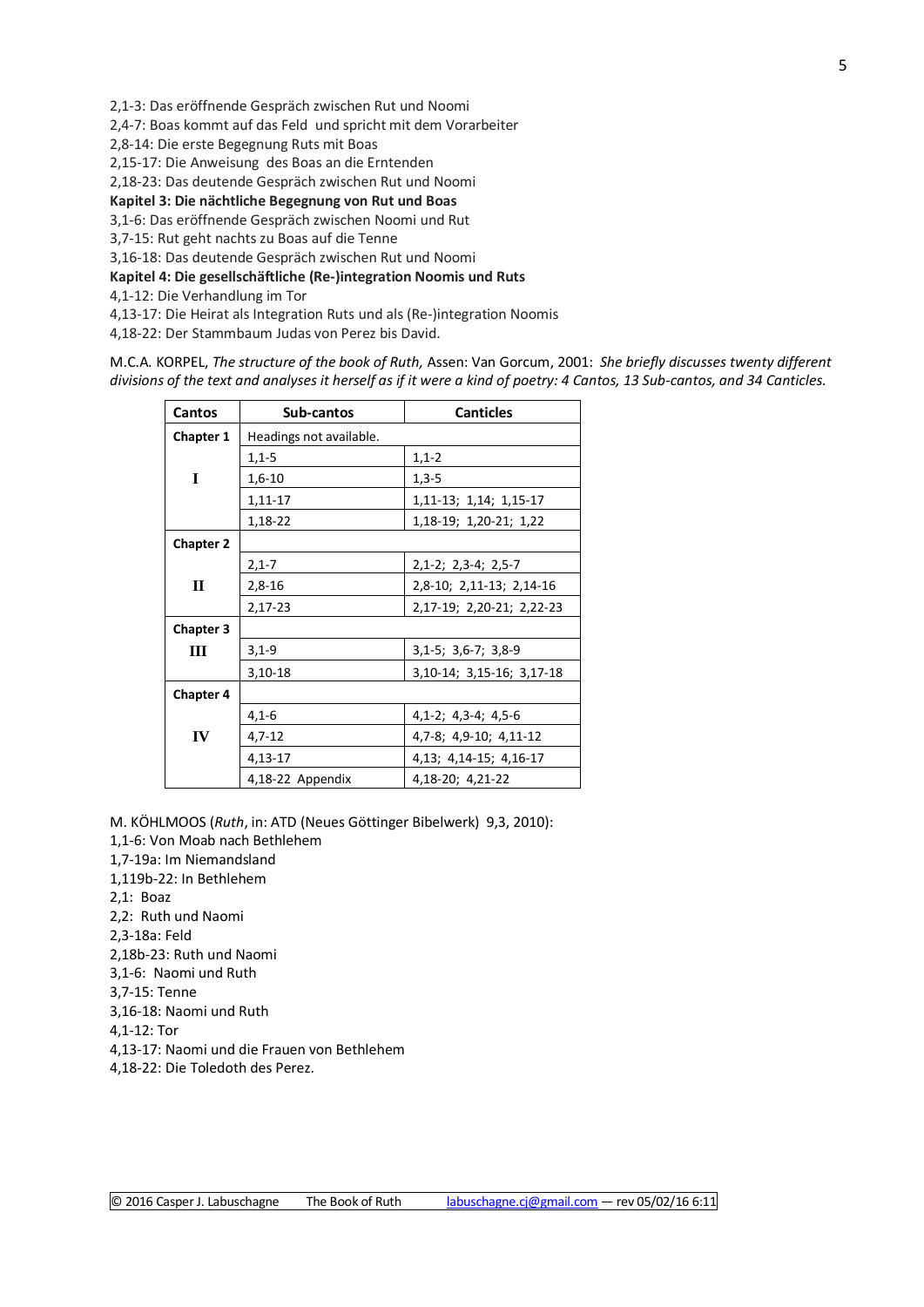# **Quantitative structural analysis of the book of Ruth**

| <b>Vs</b> | <b>Texts</b>        | <b>Words</b> | Letters          | יהוה      | Sum words  | Part I: The events before Ruth meets Boaz                 |
|-----------|---------------------|--------------|------------------|-----------|------------|-----------------------------------------------------------|
| 1         | <b>Ruth 1,1</b>     | 19           | 75               |           | 19         | Scene 1 Having moved to Moab Naomi wants to return        |
| 2         | <b>Ruth 1,2</b>     | 20           | 82               |           | 39         |                                                           |
| 3         | <b>Ruth 1,3</b>     | 8            | 33               |           | 47         | The first Scene is finalized and sealed by 104 words.     |
| 4         | <b>Ruth 1,4</b>     | 14           | 54               |           | 61         |                                                           |
| 5         | <b>Ruth 1,5</b>     | 10           | 48               |           | 71         |                                                           |
| 6         | <b>Ruth 1,6</b>     | 18           | 62               | 1         | 89         |                                                           |
| 7         | <b>Ruth 1,7</b>     | 15           | 57               |           | 104        |                                                           |
| 7         | <b>Ruth 1,1-7</b>   | 104(4x26)    | 411              |           | 104(4x26)  |                                                           |
| 8         | <b>Ruth 1,8</b>     | 18           | 72               | 2         | 122        | Scene 2 The decision of Naomi's daughters-in-law          |
| 9         | <b>Ruth 1,9</b>     | 13           | 54               | 3         | 135        |                                                           |
| 10        | <b>Ruth 1,10</b>    | 6            | 22               |           | 141        | The second Scene is finalized and sealed by 102           |
| 11        | <b>Ruth 1,11</b>    | 14           | 55               |           | 155        | words and 390 letters.                                    |
| 12        | <b>Ruth 1,12</b>    | 19           | 70               |           | 174        |                                                           |
| 13        | <b>Ruth 1,13</b>    | 22           | 74               | 4         | 196        |                                                           |
| 14        | <b>Ruth 1,14</b>    | 10           | 43               |           | 206        |                                                           |
| 7         | <b>Ruth 1,8-14</b>  | 102(6x17)    | 390(15x26)       |           | 102(6x17)  |                                                           |
| 15        | <b>Ruth 1,15</b>    | 11           | 42               |           | 217        | Scene 3 Ruth is determined to go with Naomi               |
| 16        | <b>Ruth 1,16</b>    | 20           | 76               |           | 237        |                                                           |
| 17        | <b>Ruth 1,17</b>    | 16           | 59               | 5         | 253        | The third Scene is finalized and sealed by 119 words.     |
| 18        | <b>Ruth 1,18</b>    | 9            | 35               |           | 262        |                                                           |
| 19        | <b>Ruth 1,19</b>    | 17           | 68               |           | 279        | 1,19 Naomi and Ruth arrive in Bethlehem: 17 words.        |
| 20        | <b>Ruth 1,20</b>    | 14           | 46               |           | 293        |                                                           |
| 21        | <b>Ruth 1,21</b>    | 16           | 61               | $6-7$     | 309        |                                                           |
| 22        | <b>Ruth 1,22</b>    | 16           | 65               |           | 325        |                                                           |
| 8         | <b>Ruth 1,15-22</b> | 119(7x17)    | 452              | 7x        | 119(7x17)  |                                                           |
| 23        | <b>Ruth 2,1</b>     | 10           | 44               |           | 335        | Scene 4 Ruth joins the reapers; Boaz hears about her      |
| 24        | <b>Ruth 2,2</b>     | 19           | $\overline{7}$ 4 |           | 354        |                                                           |
| 25        | <b>Ruth 2,3</b>     | 14           | 63               |           | 368        | The fourth Scene, in which Ruth takes the initiative      |
| 26        | <b>Ruth 2,4</b>     | 13           | 53               | $8 - 9$   | 381        | to go and glean in the field of a potential benefactor,   |
| 27        | <b>Ruth 2,5</b>     | 9            | 38               |           | 390        | has 96 words: 2x the numerical value of Ruth: 48.         |
| 28        | <b>Ruth 2,6</b>     | 14           | 57               |           | 404        | 2.7 A servant discloses the identity of the Moabite       |
| 29        | <b>Ruth 2,7</b>     | 17           | 72               |           | 421        | maiden who returned with Naomi from Moab: 17 w.           |
| 7         | <b>Ruth 2,1-7</b>   | 96(2x48)     | 401              |           | 96(2x48)   |                                                           |
| 30        | <b>Ruth 2,8</b>     | 20           | 71               |           | 441        | Scene 5 On invitation Ruth gleans in the field of Boaz    |
| 31        | <b>Ruth 2,9</b>     | 20           | 92               |           | 461        |                                                           |
| 32        | <b>Ruth 2,10</b>    | 14           | 63               |           | 475        |                                                           |
| 33        | <b>Ruth 2,11</b>    | 28           | 100              |           | 503        | The fifth Scene is finalized and sealed by 136 words.     |
| 34        | <b>Ruth 2,12</b>    | 15           | 61               | $10 - 11$ | 518        |                                                           |
| 35        | <b>Ruth 2,13</b>    | 17           | 66               |           | 535        | 2.13 Ruth expresses her gratitude to Boaz: 17 words.      |
| 36        | <b>Ruth 2,14</b>    | 22           | 84               |           | 557        |                                                           |
| 6         | <b>Ruth 2,8-14</b>  | 136 (8x17)   | 537              |           | 136(8x17)  |                                                           |
| 37        | Ruth 2,15           | 13           | 51               |           | 570        | Scene 6 Ruth tells Naomi about Boaz: he is a relative!    |
| 38        | Ruth 2,16           | 11           | 40               |           | 581        |                                                           |
| 39        | <b>Ruth 2,17</b>    | $11+$        | 43               |           | 592        | 2,17-19 Ruth gleans barley and takes it to Naomi,         |
| 40        | <b>Ruth 2,18</b>    | $15+$        | 57               |           | 607        | who asks her where she had gleaned: 51 words.             |
| 41        | <b>Ruth 2,19</b>    | 25/51(3x17)  | 95               |           | 632        | 2,19 The disclosure of the name of Ruth's benefactor      |
| 42        | Ruth 2,20           | 22           | 84               | 12        | 654        | to Naomi has 25 words, which is the numerical value of    |
| 43        | Ruth 2,21           | 20           | 65               |           | 674        | 16-17. (2+16+7=25). See 3,4-5, 4,7-8, 4,10 and 4,16-17.   |
| 44        | Ruth 2,22           | 16           | 56               |           | 690        |                                                           |
| 45        | Ruth 2,23           | 13           | 55               |           | 703        |                                                           |
| 10        | <b>Ruth 2,15-23</b> | <b>146</b>   | 546(21x26)       |           | <b>146</b> | Scene 6 is sealed by 546 (21x26) letters.                 |
| 46        | <b>Ruth 3,1</b>     | 12           | 41               |           | 715        | Scene 7 Naomi's strategy for Ruth to meet Boaz            |
| 47        | <b>Ruth 3,2</b>     | 15           | 57               |           | 730        | The seventh Scene is finalized and sealed by 255 letters. |
| 48        | <b>Ruth 3,3</b>     | 14           | 59               |           | 744        | 3,4-5 The vital instruction Naomi gives to Ruth has       |
| 49        | <b>Ruth 3,4</b>     | $18+$        | 72               |           | 762        | 25 words, the numerical value of בעז (2+16+7=25).         |
| 50        | <b>Ruth 3,5</b>     | 7/25         | 26               |           | 769        | ותאמר אליה כל אשר־תאמרי אלי אעשה: 3,5 Read (Q).           |
| 5         | <b>Ruth 3,1-5</b>   | 66           | 255(15x17)       |           | 66         | Compare 3,17 and see BHS at 3,5 and 3,17.                 |
|           |                     |              |                  |           |            |                                                           |

© 2016 Casper J. Labuschagne The Book of Ruth [labuschagne.cj@gmail.com](mailto:labuschagne.cj@gmail.com) - rev 05/02/16 6:11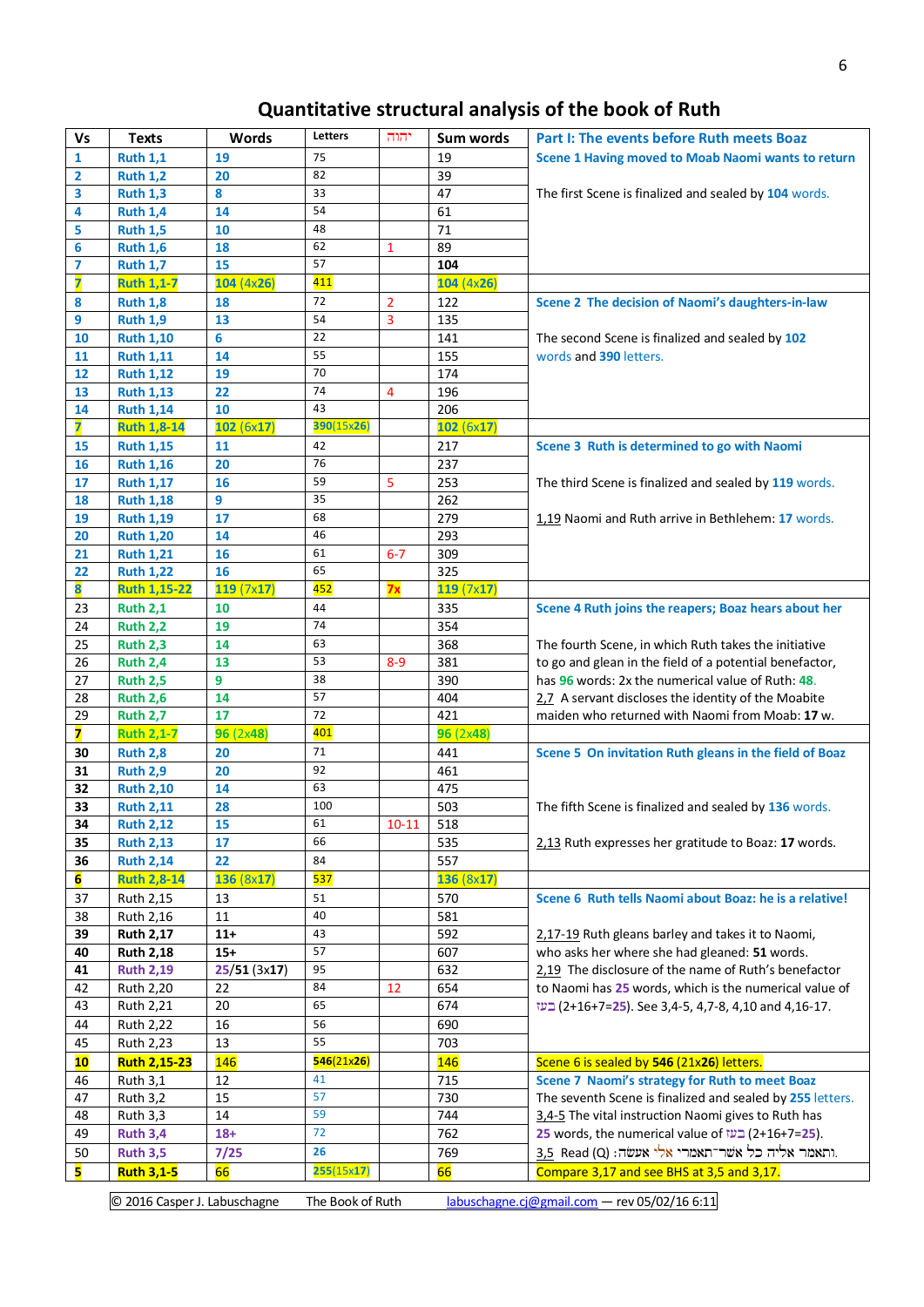|                 |                                  |                |            |    |            | Part II: The events after the two met on the field            |  |  |
|-----------------|----------------------------------|----------------|------------|----|------------|---------------------------------------------------------------|--|--|
| 51              | <b>Ruth 3,6</b>                  | 7              | 27         |    | 776        | Scene 8 Ruth does what Naomi said; Boaz meets her             |  |  |
| 52              | <b>Ruth 3,7</b>                  | 14             | 60         |    | 790        |                                                               |  |  |
| 53              | <b>Ruth 3,8</b>                  | 10             | 45         |    | 800        |                                                               |  |  |
| 54              | <b>Ruth 3,9</b>                  | 14             | 48         |    | 814        |                                                               |  |  |
| 55              | Ruth 3,10                        | 18             | 73         | 13 | 832        |                                                               |  |  |
| 56              | Ruth 3,11                        | 18             | 54         |    | 850        |                                                               |  |  |
| 57              | Ruth 3,12                        | 12             | 37         |    | 862        |                                                               |  |  |
| 58              | Ruth 3,13                        | 19             | 72         | 14 | 881        |                                                               |  |  |
| 8               | <b>Ruth 3,6-13</b>               | 112            | 416(16x26) |    | 112        | Scene 8 is sealed by letters 416 (16x26) letters.             |  |  |
| 59              | <b>Ruth 3,14</b>                 | 17             | 63         |    | 898        | Scene 9 Boaz gives Ruth barley for her mother-in-law          |  |  |
| 60              | Ruth 3,15                        | 16             | 62         |    | 914        | 3,14 Boaz wants to keep her visit secret: 17 words.           |  |  |
| 61              | Ruth 3,16                        | 15             | 46         |    | 929        |                                                               |  |  |
| 62              | Ruth 3,17                        | 14             | 48         |    | 943        | כי אמר אלי אל־תבוֹאי ריקם אל־חמותך: <u>3,17b</u> Qere:        |  |  |
| 63              | Ruth 3,18                        | 18             | 57         |    | 961        | See 3,5. The loss of $\sqrt[3]{x}$ (K) is due to haplography. |  |  |
| 5               | <b>Ruth 3,14-18</b>              | 80             | 276        |    | 80         |                                                               |  |  |
| 64              | <b>Ruth 4,1</b>                  | 19             | 68         |    | 980        | Scene 10 Boaz takes steps to redeem Naomi's land              |  |  |
| 65              | <b>Ruth 4,2</b>                  | 9              | 37         |    | 989        |                                                               |  |  |
| 66              | <b>Ruth 4,3</b>                  | 12             | 53         |    | 1001       |                                                               |  |  |
| 67              | <b>Ruth 4,4</b>                  | 29 78 (3x26)   | 111        |    | 1030       | 4,3-6 Boaz confers with the next of kin about the             |  |  |
| 68              | <b>Ruth 4,5</b>                  | 18             | 70         |    | 1048       | redemption of Elimelech's parcel of land: 78 words.           |  |  |
| 69              | <b>Ruth 4,6</b>                  | 19             | 63         |    | 1067       |                                                               |  |  |
| $6\overline{6}$ | <b>Ruth 4,1-6</b>                | <b>106</b>     | 402        |    | 106        |                                                               |  |  |
| 70              | <b>Ruth 4,7</b>                  | $18+$          | 76         |    | 1085       | Scene 11 Boaz performs the rituals and marries Ruth           |  |  |
| 71              | <b>Ruth 4,8</b>                  | 7/25           | 27         |    | 1092       | 4,7-8 Boaz performs the ceremony of the sandal: 25 w.         |  |  |
| 72              | <b>Ruth 4,9</b>                  | 21             | 79         |    | 1113       | 4,10 Also this crucial statement has 25 words, which          |  |  |
| 73              | <b>Ruth 4,10</b>                 | 25             | 90         |    | 1138       | is not simply a happy coincidence, for 25 is the numerical    |  |  |
| 74              | Ruth 4,11                        | 29             | 108        | 15 | 1167       | value of <u>בעז</u> (2+16+7=25).                              |  |  |
| 75              | <b>Ruth 4,12</b>                 | 17             | 60         | 16 | 1184       | 4,12 "May your house be like that of Perez!": 17 words.       |  |  |
| $6\overline{6}$ | <b>Ruth 4,7-12</b>               | 117            | 440        |    | 117        |                                                               |  |  |
| 76              | <b>Ruth 4,13</b>                 | 15             | 51         | 17 | 1199       | Scene 12 Ruth bears a son and the women bless Naomi           |  |  |
| 77              | <b>Ruth 4,14</b>                 | 15 $ 48=$ Ruth | 59         | 18 | 1214       | 4,13-15 Ruth's marriage, her motherhood and the               |  |  |
| 78              | <b>Ruth 4,15</b>                 | 18             | 67         |    | 1232       | congratulations by the women underline what Ruth              |  |  |
| 79              | <b>Ruth 4,16</b>                 | $9+$           | 36         |    | 1241       | means to Naomi: 48 words signifying Ruth.                     |  |  |
| 80              | <b>Ruth 4,17</b>                 | 16/25          | 60         |    | 1257<br>P  | 4,16-17 The baby gets a nurse and a name: 25 words.           |  |  |
| 5               | <b>Ruth 4,13-17</b>              | 73             | 273        |    | 73         |                                                               |  |  |
|                 | 4,18-22                          |                |            |    |            | Part III: Epilogue: The genealogy of Perez                    |  |  |
| 81              | Ruth 4,18                        | $\overline{7}$ | 28         |    | 1264       |                                                               |  |  |
| 82              | Ruth 4,19                        | 8              | 31         |    | 1272       | There are ten generations from Perez (cf. 4,12!) to           |  |  |
| 83              | Ruth 4,20                        | 8              | 36         |    | 1280       | David in which Boaz represents the seventh generation         |  |  |
| 84              | Ruth 4,21                        | 8              | 31         |    | 1288       | and David the tenth.                                          |  |  |
| 85              |                                  |                | 28         |    | Col.       |                                                               |  |  |
|                 |                                  |                |            |    |            |                                                               |  |  |
| 5               | Ruth 4,22<br><b>Ruth 4,18-22</b> | 8<br>39        | 154        |    | 1296<br>39 |                                                               |  |  |

**Observation 4** The fact that the book is made up of a number of words that are a multiple of the numerical value of Ruth, **1296** (27x**48**), is an esoteric scribal device to provide the book with her signature. Compare also 2,1-7 and 4,13-15. In combination with the **85** (5x**17**) verses which seal the book as a literary unity, its significant number of words show that the Epilogue is an integral part of the story.

**Observation 5** Also interesting is the use of the numerical value of the name of Boaz, **25**, in no less than four instances (3,4-5, 4,7-8, 4,10 and 4,16-17) to provide the passages in question with Boaz's signature.

To crown it all is the use of Ruth's and Boaz's numerical signatures in Scene 12, their marriage, the birth of their son, the congratulations for Naomi and the name giving: 48+25=73 words, which is an esoteric scribal device to underline the union of the couple.

See my article "[Hidden Signatures in the Hebrew Bible](http://www.labuschagne.nl/articles/Hiddensignatures.pdf)".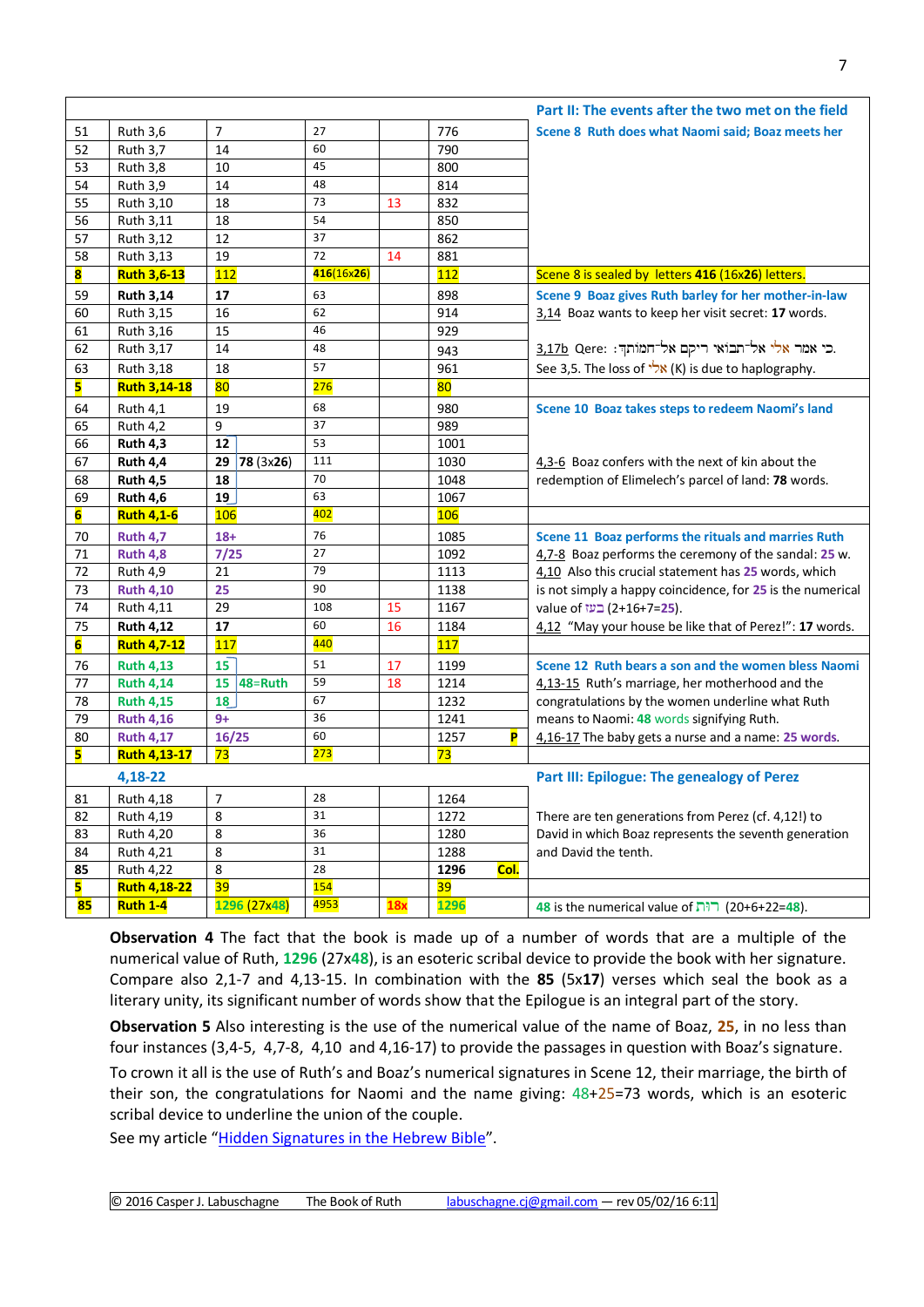## **Overview of the words spoken by the various characters**

I owe thanks to Klaas Eikelenboom for having compiled this list and checked my work.

| Speech                    | Verses           | Speaker                                    | Spoken to                | Intr.          | Words           | Sum w. |       |
|---------------------------|------------------|--------------------------------------------|--------------------------|----------------|-----------------|--------|-------|
| $\pmb{\mathit{1}}$        | $1,8-9$          | Naomi                                      | Orpah and Ruth           | 4              | 22              | 22     |       |
| $\sqrt{2}$                | 1,10             | Orpah and Ruth                             | Naomi                    | $\overline{2}$ | $\sqrt{4}$      | 26     |       |
| $\ensuremath{\mathsf{3}}$ | $1,11-13$        | Naomi                                      | Orpah and Ruth           | $\overline{2}$ | 53              | 79     |       |
| $\pmb{4}$                 | 1,15             | Naomi                                      | Ruth                     | $\mathbf{1}$   | 10              | 89     |       |
| 5                         | $1,16-17$        | Ruth                                       | Naomi                    | $\overline{2}$ | 34              | 123    |       |
| $\epsilon$                | 1,19b            | Women in Bethl.                            | Women in Bethl.          | $\mathbf{1}$   | $\overline{2}$  | 125    |       |
| $\boldsymbol{7}$          | 1,20-21          | Naomi                                      | Women in Bethl.          | $\overline{2}$ | 28              | 153    |       |
| 8                         | 2,2a             | Ruth                                       | Naomi                    | 5              | $10\,$          | 163    |       |
| 9                         | 2,2b             | Naomi                                      | Ruth                     | $\overline{2}$ | $\overline{2}$  | 165    |       |
| 10                        | 2,4a             | Boaz                                       | The reapers              | $\overline{7}$ | $\overline{2}$  | 167    |       |
| $11\,$                    | 2,4b             | The reapers                                | Boaz                     | $\overline{2}$ | $\overline{2}$  | 169    |       |
| 12                        | 2,5              | Boaz                                       | The upper servant        | 6              | 3               | 172    |       |
| 13                        | $2,6-7$          | The upper servant                          | Boaz                     | 6              | 25              | 197    |       |
| 14                        | $2,8-9$          | Boaz                                       | Ruth                     | 4              | 36              | 233    |       |
| 15                        | 2,10             | Ruth                                       | Boaz                     | $\overline{7}$ | $\overline{7}$  | 240    |       |
| 16                        | $2,11-12$        | Boaz                                       | Ruth                     | 4              | 39              | 279    |       |
| 17                        | 2,13             | Ruth                                       | Boaz                     | $\mathbf{1}$   | 16              | 295    |       |
| 18                        | 2,14             | Boaz                                       | Ruth                     | 5              | $\bf 8$         | 303    |       |
| 19                        | 2,15-16          | Boaz                                       | The young men            | 5              | 17              | 320    |       |
| 20                        | 2,19a            | Naomi                                      | Ruth                     | 3              | $\bf 8$         | 328    |       |
| 21                        | 2,19b            | Ruth                                       | Naomi                    | 7              | $\overline{7}$  | 335    |       |
| 22                        | 2,20a            | Naomi                                      | Ruth                     | 3              | $11\,$          | 346    |       |
| 23                        | 2,20b            | Naomi                                      | Ruth                     | 3              | 5               | 351    |       |
| 24                        | 2,21             | Ruth                                       | Naomi                    | 3              | $17\,$          | 368    |       |
| 25                        | 2,22             | Naomi                                      | Ruth                     | 5              | 11              | 379    |       |
| 26                        | $3,1-4$          | Naomi                                      | Ruth                     | 4              | 55              | 434    |       |
| 27                        | 3,5              | Ruth                                       | Naomi                    | $\overline{2}$ | 5               | 439    | אלי + |
| 28                        | 3,9a             | Boaz                                       | Ruth                     | $\mathbf{1}$   | $\overline{2}$  | 441    |       |
| 29                        | 3,9 <sub>b</sub> | Ruth                                       | Boaz                     | $\mathbf{1}$   | 10              | 451    |       |
| 30                        | $3,10-13$        | Boaz                                       | Ruth                     | $\mathbf{1}$   | 66              | 517    |       |
| 31                        | 3,14b            | Boaz                                       | Household                | $\mathbf{1}$   | 6               | 523    |       |
| 32                        | 3,15a            | Boaz                                       | Ruth                     | $\mathbf{1}$   | 6               | 529    |       |
| 33                        | 3,16             | Naomi                                      | Ruth                     | $\mathbf{1}$   | 3               | 532    |       |
| 34                        | 3,17             | Ruth                                       | Naomi                    | $\mathbf{1}$   | 13              | 545    |       |
| 35                        | 3,18             | Naomi                                      | Ruth                     | $\mathbf{1}$   | $17\,$          | 562    |       |
| 36                        | 4,1              | Boaz                                       | The kinsman              | $\mathbf{1}$   | 5               | 567    |       |
| 37                        | 4,2              | Boaz                                       | The ten elders           | $\mathbf{1}$   | $\sqrt{2}$      | 569    |       |
| 38                        | $4,3 - 4$        | Boaz                                       | The kinsman              | 2              | 36              | 605    |       |
| 39                        | 4,4b             | The kinsman                                | Boaz                     | 1              | $\overline{2}$  | 607    |       |
| $0.2016$ Caspar Light     |                  | The <b>Book</b> of <b>But</b><br>معمماء مر | Inhusahagaa aj@gmail.com |                | 20105/02/166/11 |        |       |

© 2016 Casper J. Labuschagne The Book of Ruth [labuschagne.cj@gmail.com](mailto:labuschagne.cj@gmail.com) - rev 05/02/16 6:11